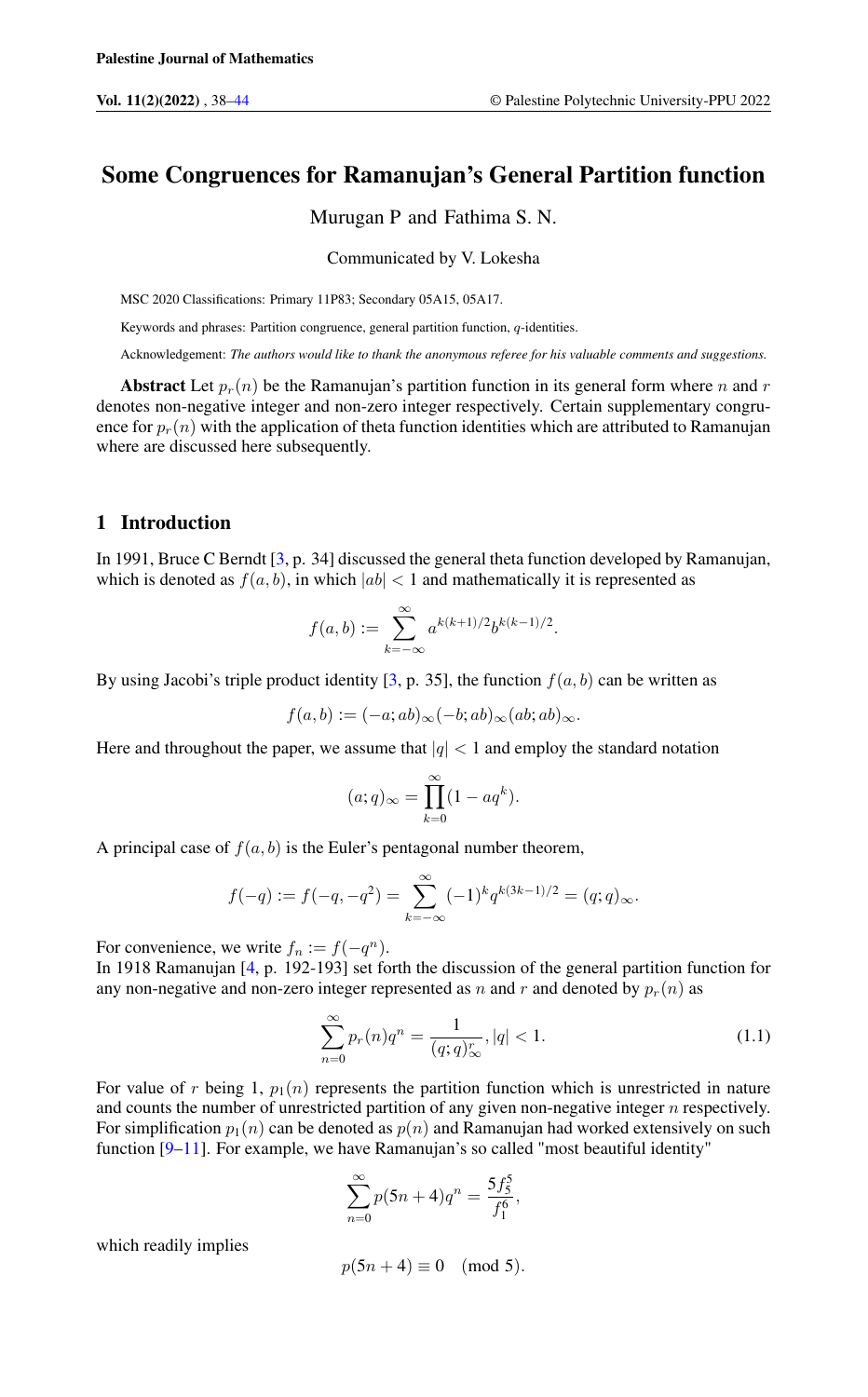Ramanujan [\[4\]](#page-5-2) for asserted for a positive integer  $\lambda$  and for any prime  $\overline{\nu}$  which can be represented as  $6\lambda - 1$ , satisfies

$$
p_{-4}\left(n\overline{\nu}-\frac{\overline{\nu}+1}{6}\right)\equiv 0\pmod{\overline{\nu}}.
$$

After Ramanujan, the congruence properties of the partition function  $p_r(n)$  are studied by Newman [\[7\]](#page-5-5), Ramanathan [\[8,](#page-5-6) [9\]](#page-5-3), Atkin [\[2\]](#page-5-7), Andrews [\[1\]](#page-5-8), Gandhi [\[5\]](#page-5-9), Kiming and Olsson [\[6\]](#page-5-10). Recently, Saika and Chetry [\[13\]](#page-5-11) and Srivatsava et al. [\[14\]](#page-5-12) discussed the certain new properties of the general partition function  $p_r(n)$  by considering r to be negative. In similar lines to the above mentioned references, we discussed an elaborate the study of infinite family of congruences modulo 25 for  $p_r(n)$ , where  $r \in \{-25k+\nu\}$ ,  $-(125k+\delta)$ , where k is any non-negative integer with some restrictions,  $\nu \in \{6, 8, 12, 14, 18, 24\}$  and  $\delta \in \{6, 12, 18, 24\}$ . The important observations are:

<span id="page-1-0"></span>**Theorem 1.1.** *Let*  $r = -(25k + 6)$  *and*  $k \equiv -1$  (mod 25) *then we have* 

<span id="page-1-2"></span>
$$
p_r(25n + 16) \equiv p_r(25n + 22) \equiv 0 \pmod{25},\tag{1.2}
$$

*and for*  $1 \leq \nu \leq 4$ 

<span id="page-1-1"></span>
$$
p_r(125n + 25\nu + 6) \equiv 0 \pmod{25}.
$$
 (1.3)

**Theorem 1.2.** *Let*  $r = -(25k + 12)$  *and*  $k \equiv -2$  (mod 25) *then we have for*  $1 \leq \nu \leq 4$ 

$$
p_r(125n + 25\nu + 12) \equiv 0 \pmod{25}.
$$
 (1.4)

**Theorem 1.3.** *Let*  $r = -(25k + 18)$  *and*  $k \equiv -3 \pmod{25}$  *then we have* 

$$
p_r(25n+13) \equiv p_r(25n+18) \equiv p_r(25n+23) \equiv 0 \pmod{25}.
$$
 (1.5)

**Theorem 1.4.** *Let*  $r = -(25k + 24)$  *and*  $k \equiv -4$  (mod 25) *then we have* 

$$
p_r(25n + 24) \equiv 0 \pmod{25}.
$$
 (1.6)

<span id="page-1-3"></span>**Theorem 1.5.** *Let*  $r = -(25k + 8)$  *then we have* 

$$
p_r(5n+3) \equiv 0 \pmod{25}.\tag{1.7}
$$

**Theorem 1.6.** *Let*  $r = -(25k + 14)$  *then we have* 

<span id="page-1-5"></span>
$$
p_r(5n+4) \equiv 0 \pmod{25}.
$$
 (1.8)

<span id="page-1-4"></span>**Theorem 1.7.** *Let*  $r = -(125k + 6)$  *and*  $k \equiv -1$  (mod 25) *then we have* 

<span id="page-1-6"></span>
$$
p_r(125n + 81) \equiv p_r(125n + 106) \equiv 0 \pmod{25},\tag{1.9}
$$

*and for*  $1 \leq \nu \leq 4$ 

$$
p_r(625n + 125\nu + 31) \equiv 0 \pmod{25}.
$$
 (1.10)

**Theorem 1.8.** *Let*  $r = -(125k + 12)$  *and*  $k \equiv -2$  (mod 25) *then we have for*  $1 \leq \nu \leq 4$ 

<span id="page-1-8"></span>
$$
p_r(625n + 125\nu + 62) \equiv 0 \pmod{25}.
$$
 (1.11)

<span id="page-1-7"></span>**Theorem 1.9.** *Let*  $r = -(125k + 18)$  *then we have* 

$$
p_r(25n+13) \equiv p_r(25n+18) \equiv p_r(25n+23) \equiv 0 \pmod{25}.
$$
 (1.12)

**Theorem 1.10.** *Let*  $r = -(125k + 24)$  *then we have* 

$$
p_r(25n + 9) \equiv 0 \pmod{25}.
$$
 (1.13)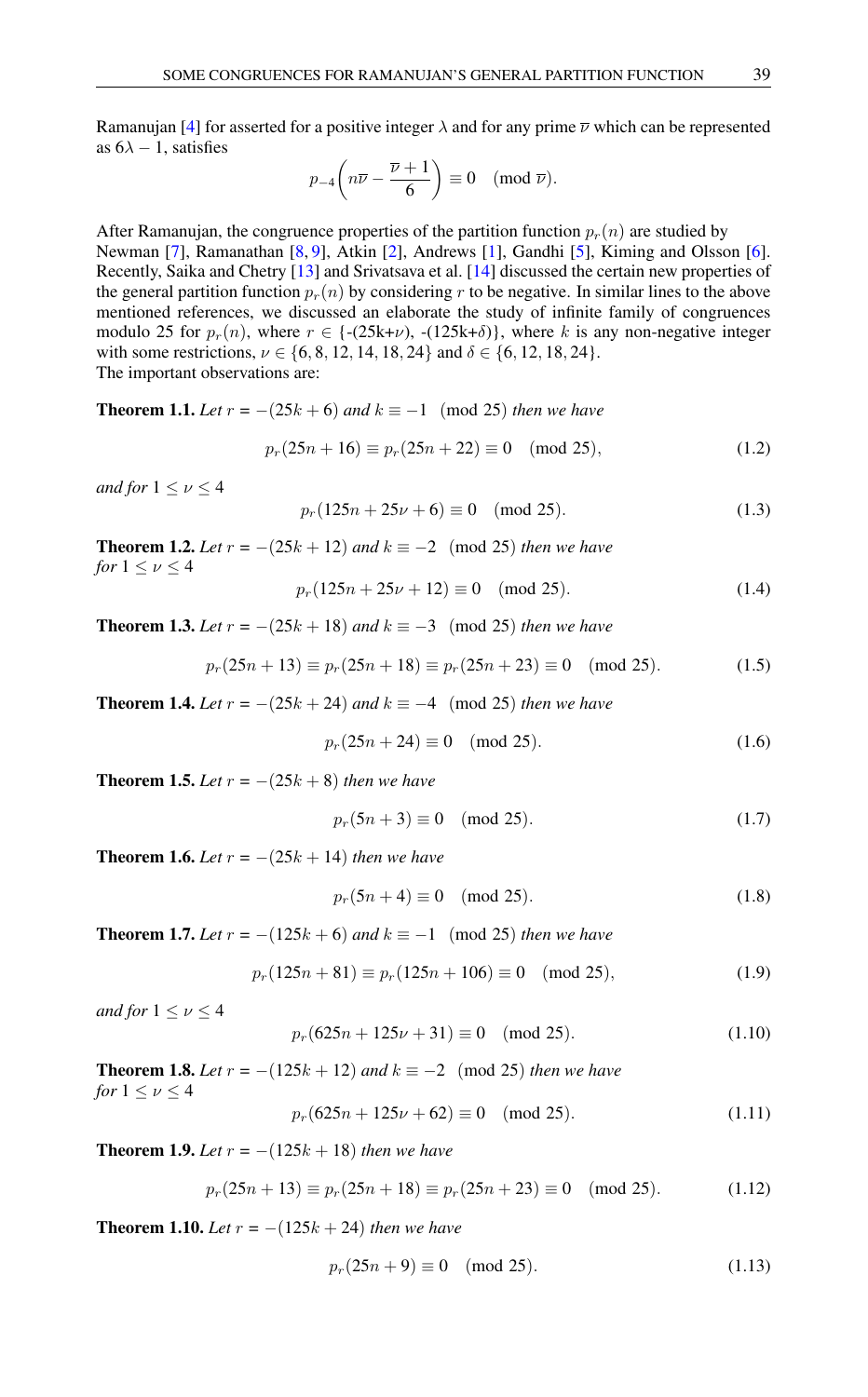# 2 Preliminaries

In this section, we collect some results in order to prove our main results. From  $[3, p. 262$  $[3, p. 262$ . entry 10(iii)], we have

<span id="page-2-2"></span>
$$
f_1 = f_{25} \left( \frac{1}{R(q^5)} - q - q^2 R(q^5) \right), \tag{2.1}
$$

where

$$
R(q) = \frac{(q;q^5)_{\infty} (q^4;q^5)_{\infty}}{(q^2;q^5)_{\infty} (q^3;q^5)_{\infty}}.
$$

From  $[15]$ , we have

<span id="page-2-4"></span>
$$
\frac{f_1^6}{f_5^6} = \frac{1}{R(q)^5} - 11q - q^2 R(q)^5.
$$
\n(2.2)

With application of the congruence obtained from binomial theorem:

<span id="page-2-1"></span><span id="page-2-0"></span>
$$
f_1^{25} \equiv f_5^5 \pmod{25}.
$$
 (2.3)

### 3 Proofs of Theorems 1.1-1.10

*Proof of the Theorem [1.1.](#page-1-0)* Setting  $r = -(25k + 6)$  in [\(1.1\)](#page-0-0), we observe that

$$
\sum_{n=0}^{\infty} p_{-(25k+6)}(n)q^n = f_1^{25k+6} = f_1^{25k} f_1^6,
$$
\n(3.1)

Applying modulo 25 in  $(3.1)$  then using  $(2.3)$ , we obtain

<span id="page-2-5"></span><span id="page-2-3"></span>
$$
\sum_{n=0}^{\infty} p_{-(25k+6)}(n)q^n \equiv f_5^{5k} f_1^6 \pmod{25}.
$$
 (3.2)

With application of [\(2.1\)](#page-2-2) in [\(3.2\)](#page-2-3) and drawing out the  $q^{5n+1}$  terms from both the sides and then dividing the resulted identity by q and changing  $q^5$  into q, we obtain

$$
\sum_{n=0}^{\infty} p_{-(25k+6)}(5n+1)q^n \equiv f_1^{5k} f_5^6 \left(\frac{19}{R(q)^5} + 16q + 6q^2 R(q)^5\right) \pmod{25}.
$$
 (3.3)

Using  $(2.2)$  in  $(3.3)$ , we obtain

<span id="page-2-7"></span>
$$
\sum_{n=0}^{\infty} p_{-(25k+6)}(5n+1)q^n \equiv 19f_1^{5k+6} \equiv 19f_1^{5(k+1)}f_1 \pmod{25}.
$$
 (3.4)

From above identity if  $k + 1$  is multiples of 25, then we obtain

<span id="page-2-6"></span>
$$
\sum_{n=0}^{\infty} p_{-(25k+6)}(5n+1)q^n \equiv 19f_5^{25m}f_1 \pmod{25}.
$$
 (3.5)

With application of [\(2.1\)](#page-2-2) in [\(3.5\)](#page-2-6) and drawing out the  $q^{5n+3}$  and  $q^{5n+4}$  terms from both the sides. We establish the desired result  $(1.2)$  $(1.2)$  $(1.2)$ .

Now, with application of [\(2.1\)](#page-2-2) in [\(3.5\)](#page-2-6) and drawing out the  $q^{5n+1}$  terms from both the sides and then dividing the resulted identity by q and changing  $q^5$  into q, we obtain

$$
\sum_{n=0}^{\infty} p_{-(25k+6)}(25n+6)q^n \equiv 6f_5^{5m+1} \pmod{25}.
$$
 (3.6)

For  $1 \leq \nu \leq 4$  draw out the common terms of  $q^{5n+\nu}$  which occurs on both sides. We establish the desired result  $(1.3)$  $(1.3)$  $(1.3)$ .  $\Box$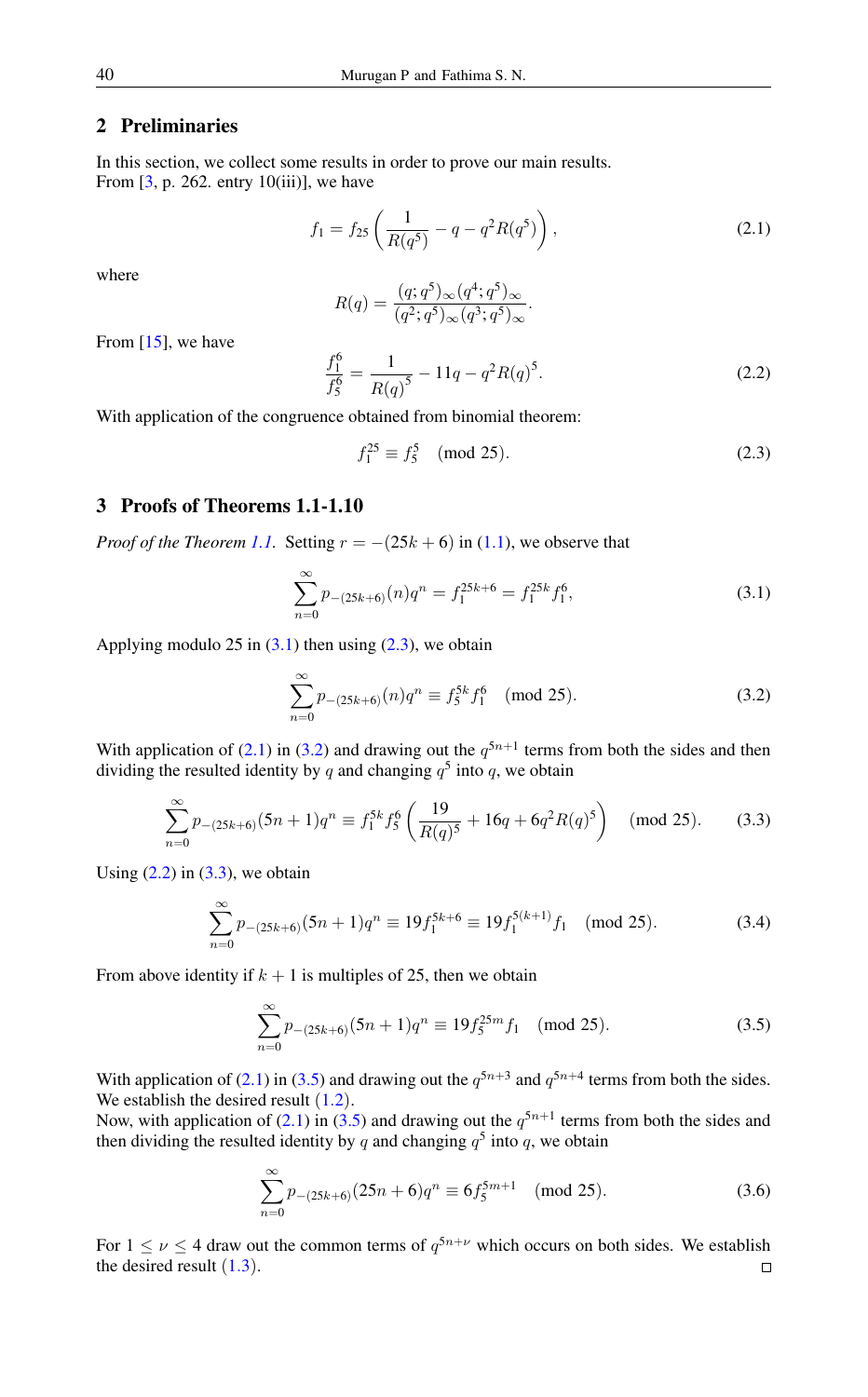We omit the proof of Theorem 1.2 - Theorem 1.4, since its follows the same line as Theorem 1.1 by fixing  $r = -(25k + 12), -(25k + 18), -(25k + 24)$  in equation [\(1.1\)](#page-0-0).

*Proof of the Theorem [1.5.](#page-1-3)* Setting  $r = -(25k + 8)$  in [\(1.1\)](#page-0-0), we observe

<span id="page-3-1"></span><span id="page-3-0"></span>
$$
\sum_{n=0}^{\infty} p_{-(25k+8)}(n)q^n = f_1^{25k+8} = f_1^{25k} f_1^8.
$$
 (3.7)

Applying modulo 25 in  $(3.7)$  then using  $(2.3)$ , we obtain

$$
\sum_{n=0}^{\infty} p_{-(25k+8)}(n)q^n \equiv f_5^{5k} f_1^8 \pmod{25}.
$$
 (3.8)

Using [\(2.1\)](#page-2-2) in [\(3.8\)](#page-3-1) and drawing out the common terms of  $q^{5n+3}$  which occurs on both sides, the following results are established.

We omit the proof of Theorem 1.6, since its follows the same line as Theorem 1.5 by fixing  $r = -(25k + 14)$  in equation [\(1.1\)](#page-0-0).

*Proof of the Theorem [1.7.](#page-1-4)* Setting  $r = -(125k + 6)$  in [\(1.1\)](#page-0-0), we observe

<span id="page-3-2"></span>
$$
\sum_{n=0}^{\infty} p_{-(125k+6)}(n)q^n = f_1^{125k+6} = f_1^{125k} f_1^6.
$$
 (3.9)

Applying modulo 25 in  $(3.9)$  then using  $(2.3)$ , we obtain

<span id="page-3-4"></span><span id="page-3-3"></span>
$$
\sum_{n=0}^{\infty} p_{-(125k+6)}(n)q^n \equiv f_5^{25k} f_1^6 \pmod{25}.
$$
 (3.10)

Using [\(2.1\)](#page-2-2) in [\(3.10\)](#page-3-3) and drawing out the common terms of  $q^{5n+1}$  which occurs on both sides, then dividing the resulted identity by q and changing  $q^5$  into q, we observe

$$
\sum_{n=0}^{\infty} p_{-(125k+6)}(5n+1)q^n \equiv f_1^{25k} f_5^6 \left(\frac{19}{R(q)^5} + 16q + 6q^2 R(q)^5\right) \pmod{25}.
$$
 (3.11)

Using  $(2.2)$  in  $(3.11)$ , we obtain

<span id="page-3-7"></span><span id="page-3-5"></span>
$$
\sum_{n=0}^{\infty} p_{-(125k+6)}(5n+1)q^n \equiv 19f_5^{5k}f_1^6 \pmod{25}.
$$
 (3.12)

By using [\(2.1\)](#page-2-2) in [\(3.12\)](#page-3-5) and drawing out the common terms of  $q^{5n+1}$  which occurs on both sides, then dividing the resulted identity by q and changing  $q^5$  into q, together with [\(2.2\)](#page-2-4), we obtain

$$
\sum_{n=0}^{\infty} p_{-(125k+6)}(25n+6)q^n \equiv (19)^2 f_1^{5k+6} \equiv 11 f_1^{5(k+1)} f_1 \pmod{25}.
$$
 (3.13)

From above identity if  $k + 1$  is multiples of 25, then we obtain

<span id="page-3-6"></span>
$$
\sum_{n=0}^{\infty} p_{-(125k+6)}(25n+6)q^n \equiv 11f_5^{25m}f_1 \pmod{25}.
$$
 (3.14)

With application of [\(2.1\)](#page-2-2) in [\(3.14\)](#page-3-6) and drawing out the  $q^{5n+3}$  and  $q^{5n+4}$  terms from both the sides. We establish the desired result  $(1.9)$  $(1.9)$  $(1.9)$ .

Now, with application of [\(2.1\)](#page-2-2) in [\(3.14\)](#page-3-6) and drawing out the  $q^{5n+1}$  terms from both the sides and then dividing the resulted identity by q and changing  $q^5$  into q, we obtain

$$
\sum_{n=0}^{\infty} p_{-(25k+6)} (125n+31) q^n \equiv 14 f_5^{5m+1} \pmod{25}.
$$
 (3.15)

For  $1 \leq \nu \leq 4$  draw out the common terms of  $q^{5n+\nu}$  which occurs on both sides. We establish the desired result  $(1.10)$  $(1.10)$  $(1.10)$ .  $\Box$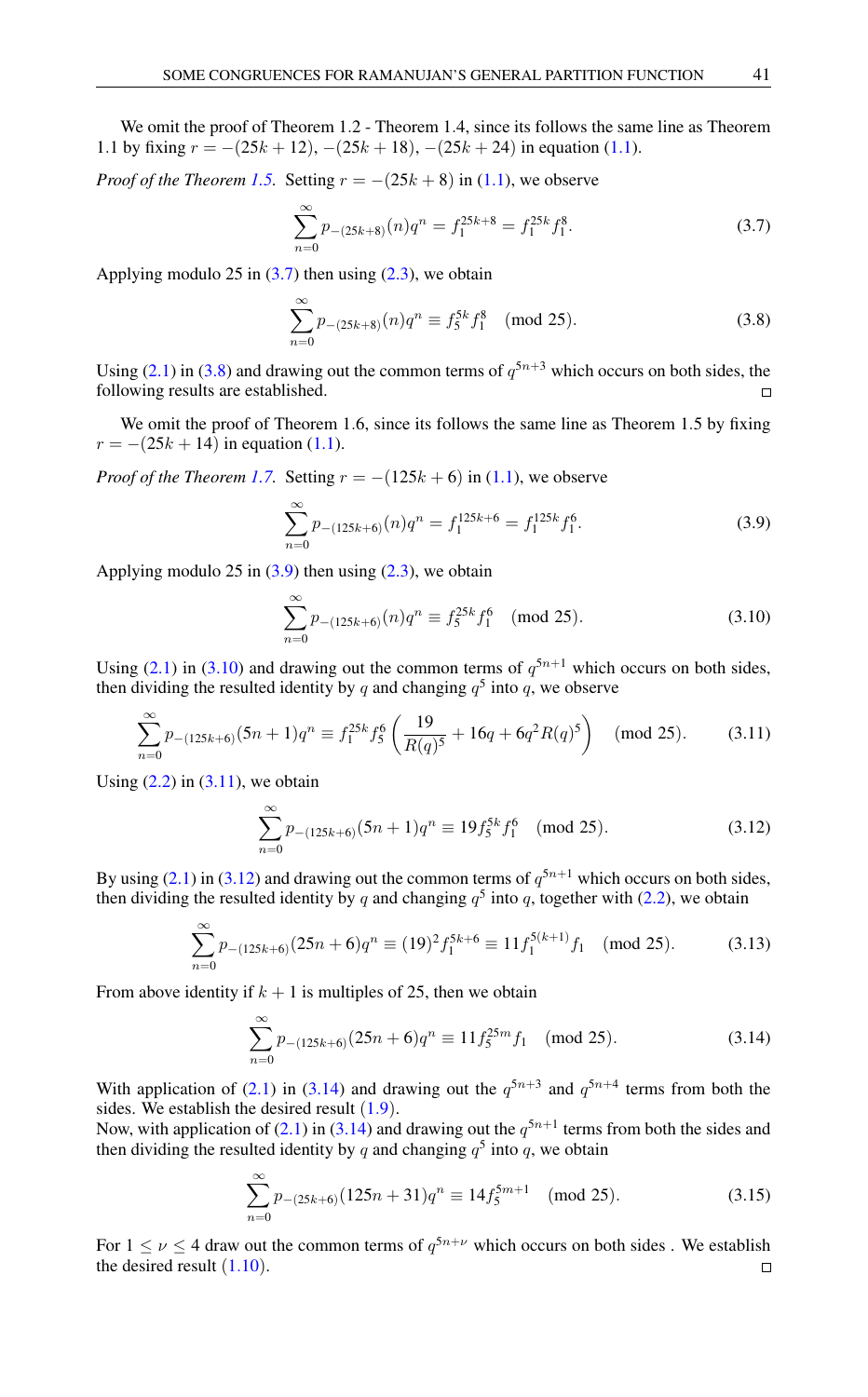We omit the proof of Theorem 1.8, since its follows the same line as Theorem 1.7 by fixing  $r = -(125k + 12)$  in equation [\(1.1\)](#page-0-0).

*Proof of the Theorem [1.9.](#page-1-7)* Setting  $r = -(125k + 18)$  in [\(1.1\)](#page-0-0), we observe

<span id="page-4-0"></span>
$$
\sum_{n=0}^{\infty} p_{-(125k+18)}(n)q^n = f_1^{125k+18} = f_1^{125k} f_1^{18}.
$$
 (3.16)

Applying modulo 25 in  $(3.16)$  then using  $(2.3)$ , we obtain

<span id="page-4-2"></span><span id="page-4-1"></span>
$$
\sum_{n=0}^{\infty} p_{-(125k+18)}(n)q^n \equiv f_5^{25k} f_1^{18} \pmod{25}.
$$
 (3.17)

Using [\(2.1\)](#page-2-2) in [\(3.17\)](#page-4-1) and drawing out the common terms of  $q^{5n+3}$  which occurs on both sides, then dividing the resulted identity by  $q^3$  and changing  $q^5$  into q, we observe

$$
\sum_{n=0}^{\infty} p_{-(125k+18)}(5n+3)q^n \equiv f_1^{25k} f_5^{18} \left( \frac{15}{R(q)^{15}} + \frac{5q}{R(q)^{10}} + 5q^5 R(q)^{10} + 10q^6 R(q)^{15} \right) \pmod{25},
$$
\n(3.18)

Using  $(2.2)$  in  $(3.18)$ , we obtain

$$
\sum_{n=0}^{\infty} p_{-(125k+18)}(5n+3)q^n \equiv 15f_5^{5k}f_1^{18} \pmod{25}.
$$
 (3.19)

With application of [\(2.1\)](#page-2-2) in [\(3.18\)](#page-4-2) and drawing out the common terms of  $q^{5n+2}$ ,  $q^{5n+3}$  and  $q^{5n+4}$ which occurs on both sides. We establish the desired result  $(1.12)$  $(1.12)$  $(1.12)$ .  $\Box$ 

We omit the proof of Theorem 1.10, since its follows the same line as Theorem 1.9 by fixing  $r = -(125k + 24)$  in equation [\(1.1\)](#page-0-0).

# 4 Corollaries

In this section, we obtain some Corollaries as direct consequences of our main theorems.

#### Corollary 4.1.

<span id="page-4-3"></span>
$$
\sum_{n=0}^{\infty} p_{-(25k+6)}(5n+1)q^n = 19 \sum_{n=0}^{\infty} p_{-(5k+6)}(n)q^n \pmod{25}.
$$
 (4.1)

<span id="page-4-4"></span>
$$
\sum_{n=0}^{\infty} p_{-(25k+12)}(5n+2)q^n = 4\sum_{n=0}^{\infty} p_{-(5k+12)}(n)q^n \pmod{25}.
$$
 (4.2)

$$
\sum_{n=0}^{\infty} p_{-(25k+18)}(5n+3)q^n = 15 \sum_{n=0}^{\infty} p_{-(5k+18)}(n)q^n \pmod{25}.
$$
 (4.3)

<span id="page-4-5"></span>
$$
\sum_{n=0}^{\infty} p_{-(25k+24)}(5n+4)q^n = 5\sum_{n=0}^{\infty} p_{-(5k+24)}(n)q^n \pmod{25}.
$$
 (4.4)

<span id="page-4-6"></span>
$$
\sum_{n=0}^{\infty} p_{-(125k+6)}(5n+1)q^n = 19 \sum_{n=0}^{\infty} p_{-(25k+6)}(n)q^n \pmod{25}.
$$
 (4.5)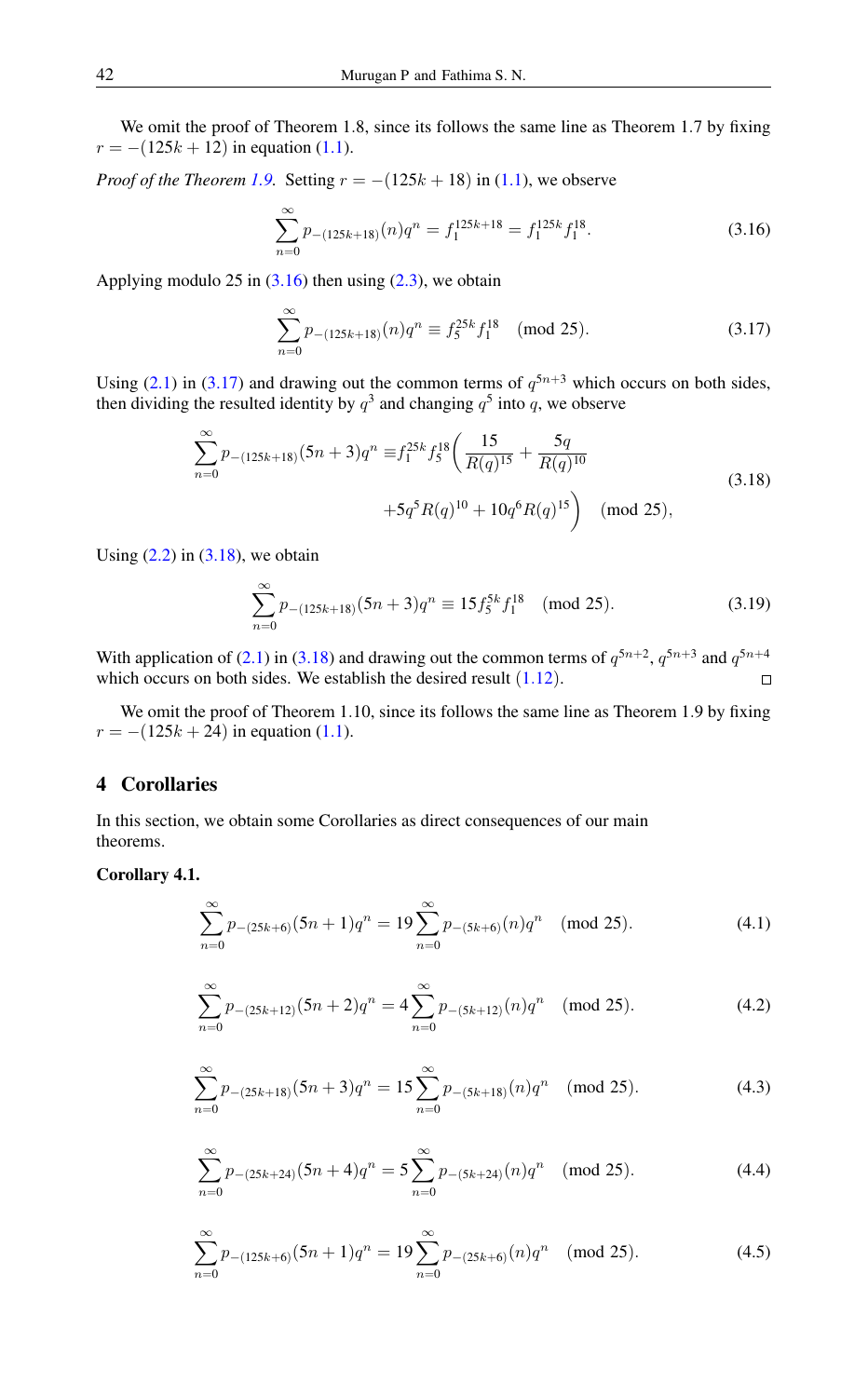<span id="page-5-14"></span>
$$
\sum_{n=0}^{\infty} p_{-(125k+6)}(25n+6)q^n = 11 \sum_{n=0}^{\infty} p_{-(5k+6)}(n)q^n \pmod{25}.
$$
 (4.6)

<span id="page-5-15"></span>
$$
\sum_{n=0}^{\infty} p_{-(125k+12)}(5n+2)q^n = 4\sum_{n=0}^{\infty} p_{-(25k+12)}(n)q^n \pmod{25}.
$$
 (4.7)

$$
\sum_{n=0}^{\infty} p_{-(125k+12)}(25n+7)q^n = 16 \sum_{n=0}^{\infty} p_{-(5k+12)}(n)q^n \pmod{25}.
$$
 (4.8)

$$
\sum_{n=0}^{\infty} p_{-(125k+18)}(5n+3)q^n = 15 \sum_{n=0}^{\infty} p_{-(25k+18)}(n)q^n \pmod{25}.
$$
 (4.9)

<span id="page-5-16"></span>
$$
\sum_{n=0}^{\infty} p_{-(125k+24)}(5n+1)q^n = 5\sum_{n=0}^{\infty} p_{-(25k+24)}(n)q^n \pmod{25}.
$$
 (4.10)

*Proof.* From the identity  $(3.4)$  $(3.4)$  $(3.4)$  $(3.4)$  $(3.4)$  we obtain  $(4.1)$ . Similar proof hold for identity  $(4.2) - (4.4)$  $(4.2) - (4.4)$  $(4.2) - (4.4)$ . From the identity  $(3.12)$  $(3.12)$  $(3.12)$  and  $(3.13)$  $(3.13)$  $(3.13)$  we obtain  $(4.5)$  and  $(4.6)$ respectively. Similar proof hold for identity ([4](#page-5-15).7) - (4.[10](#page-5-16)).

# <span id="page-5-0"></span>References

- <span id="page-5-8"></span>[1] G. E. Andrews, Survey of multipartitions: congruences and identities, *Dev. Math.*, 17, 1—19 (2008).
- <span id="page-5-7"></span>[2] A. O. L. Atkin, Ramanujan congruences for  $p_k(n)$ , *Canad. J. Math.*, **20**, 67—78 (1968).
- <span id="page-5-1"></span>[3] B. C. Berndt, Ramanujan's Notebooks. Part III, *Springer*, New York, NY, USA (1991).
- <span id="page-5-2"></span>[4] B. C. Berndt, R. A. Rankin, Ramanujan: Letters and commentary, *American Mathematical Society*, Providence (1995).
- <span id="page-5-9"></span>[5] J. M. Gandhi, Congruences for  $p_r(n)$  and Ramanujan's  $\tau$  function, *Am. Math. Mon.*, **70**, 265—274 (1963).
- <span id="page-5-10"></span>[6] I. Kiming, J. B. Olsson, Congruences like Ramanujan's for powers of the partition function, *Arch. Math.* (Basel), 59(4), 348—360 (1992).
- <span id="page-5-5"></span>[7] M. Newmann, Congruence for the coefficients of modular forms and some new congruences for the partition function, *Canad. J. Math.*, 9, 549—552 (1957).
- <span id="page-5-6"></span>[8] K. G. Ramanathan, Identities and congruences of the Ramanujan type, *Canad. J. Math.*, 2, 168–178 (1950).
- <span id="page-5-3"></span>[9] K. G. Ramanathan, Ramanujan and the congruences properties of partitions, *Proc. Indian. Acad. Sci.* (Math. Sci.), 89, 133–157 (1980).
- [10] S. Ramanujan, Some properties of  $p(n)$ , the number of partition of n, *Proc. Camb. Philos. Soc.*, 19, 207–210 (1919).
- <span id="page-5-4"></span>[11] S. Ramanujan, Congruence properties of partitions, *Proc. Lond. Math. Soc.*, 18, (1920).
- [12] S. Ramanujan, Congruence properties of partitions, *Math. Z.*, 9, 147–153 (1921).
- <span id="page-5-11"></span>[13] N. Saikia, J. Chetry, Infinite family of congruences modulo 7 for Ramanujan's general partition function, *Ann. Math. Quebec.*, 42(1), 127–132 (2018).
- <span id="page-5-12"></span>[14] B. R. Srivatsa Kumar, Shruthi and D. Ranganatha, Some new congruences modulo 5 for the general partition function, *Russ Math.*, 64, 73-–78 (2020).
- <span id="page-5-13"></span>[15] G. N. Watson, Theorems Stated by Ramanujan (VII): Theorems on Continued Fractions, *J. London Math. Soc.*, s1-4, 39–48 (1929).

 $\Box$